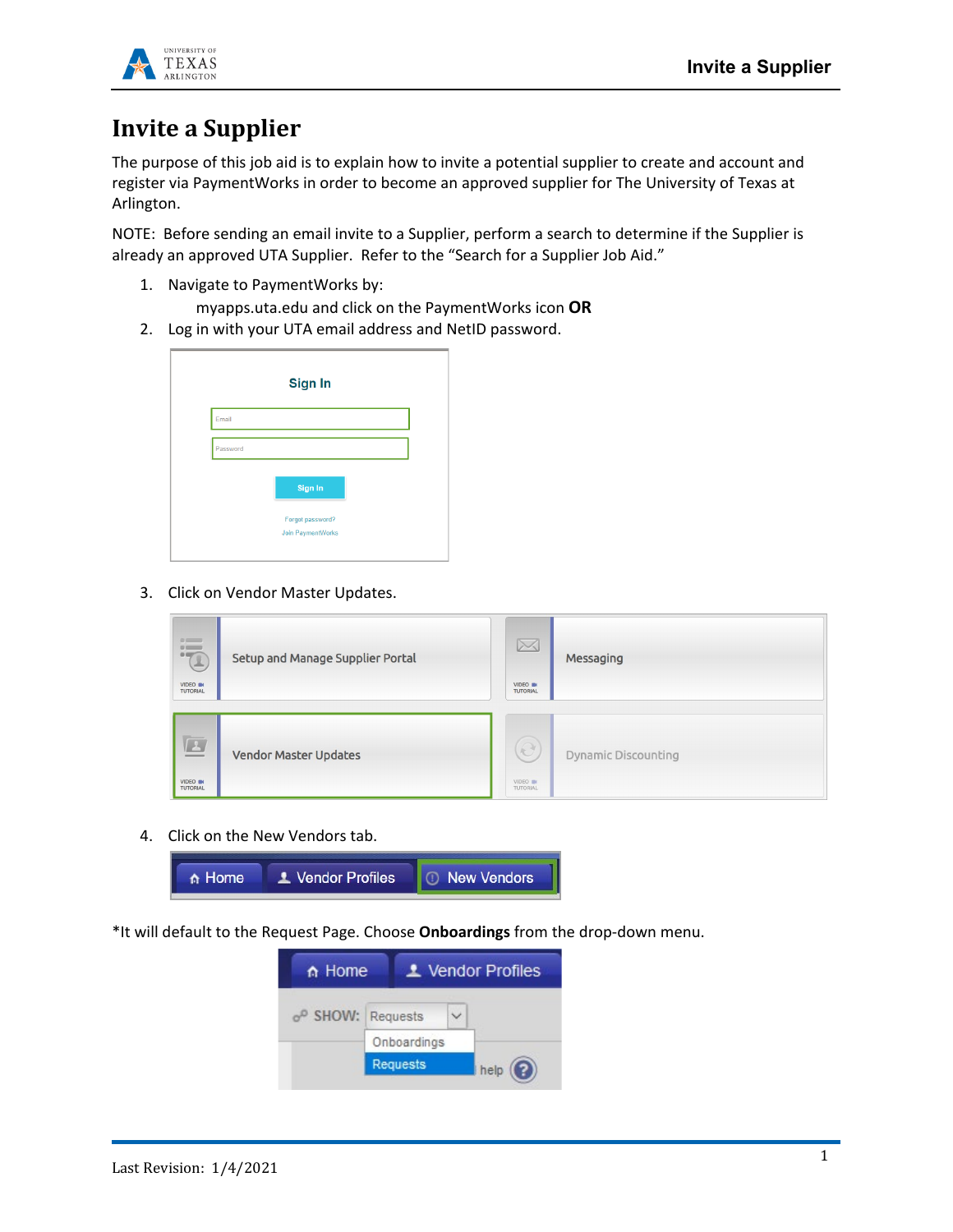

5. Click on the **Send Invitation** button.



6. The **Invite New Vendor** box will appear. Fill out all fields in the form and click the **Send** button.

| Company/Individual Name:           |
|------------------------------------|
| This field is required.            |
| Contact E-Mail:*                   |
| Verify Contact E-Mail:*            |
| Description of Goods and Services: |
|                                    |
| *Required Field                    |

Note: If you wish to add a personalized message to the Supplier, you can add text in the Personalized Message field..